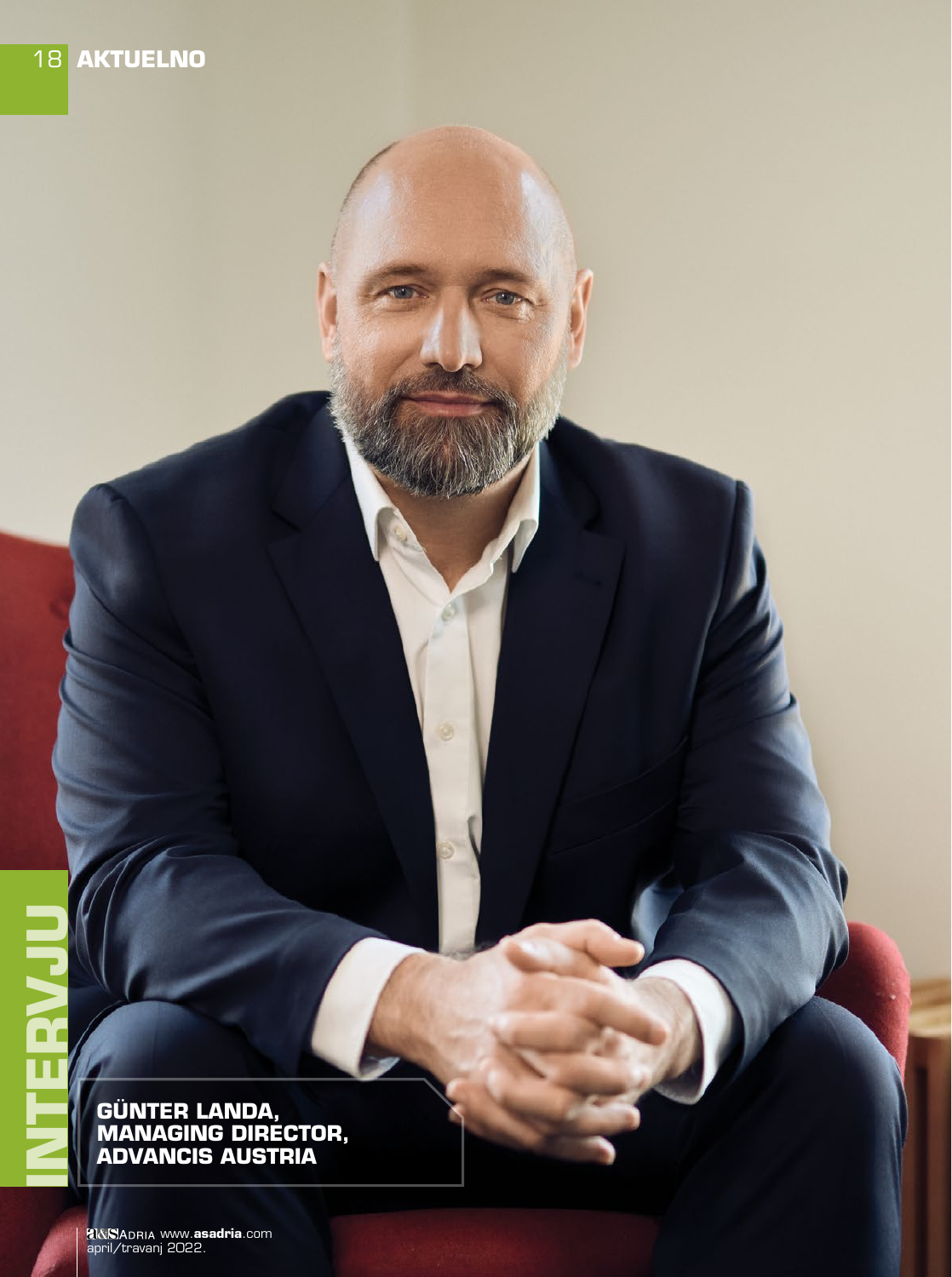# **WE HAVE 2,000 INSTALLATIONS IN MORE THAN 70 COUNTRIES**

IN 2001, ADVANCIS HAS EXPANDED TO A MEDIUM-SIZED COMPANY ACTING ON A GLOBAL SCALE, TODAY BEING ONE OF THE INTERNATIONAL MARKET LEADERS IN PHYSICAL SECURITY INFORMATION MANAGEMENT SOFTWARE. OUR BUSINESS IS BASED ON THE PRINCIPLE OF CONSTANT GROWTH BY CREATING SUSTAINABLE AND WELL-DESIGNED SOLUTIONS FOR ITS CUSTOMERS. IN ADDITION TO ITS IN-HOUSE DEVELOPED PSIM SOFTWARE, ADVANCIS ALSO OFFERS THE NECESSARY SERVICES, SUPPORT AND MAINTENANCE

**By: Damir Muharemović** redakcija@asadria.com

**a&s Adria:** Mr Landa, could you present yourself to our readers: when did you start working for Advancis, what is your role/what are you in charge of, and your educational and professional background?

**Landa:** As Managing Director of Advancis Austria, the Advancis area representation in charge for the Austrian and Southeast European market, I live and work in Vienna. I am 54 years old, happily married and have two children. I am a software engineer and worked in this sector – last in a leading position – until 2008. In the year 2009, I started focusing on building automation and management. During this time I encountered the open PSIM software WinGuard from Advancis. I was immediately captivated and very fascinated by the broad functionality of this product so that I came to the decision to market it locally. In 2010, there was an agreement with Jan Meiswinkel, CEO of Advancis, and I founded the first Advancis area representation in Austria.

Today, Advancis Austria is responsible for both sales and services in Austria and Southeastern Europe. We now have nine employees in Sales, Support & Service and our customers appreciate that they can contact us locally for all issues.

**a&s Adria:** Tell us about Advancis: what were its most important milestones, how many employees and offices do you now have, revenue, in which countries do you do business, etc.? I noticed that in the last couple of years you opened several new offices?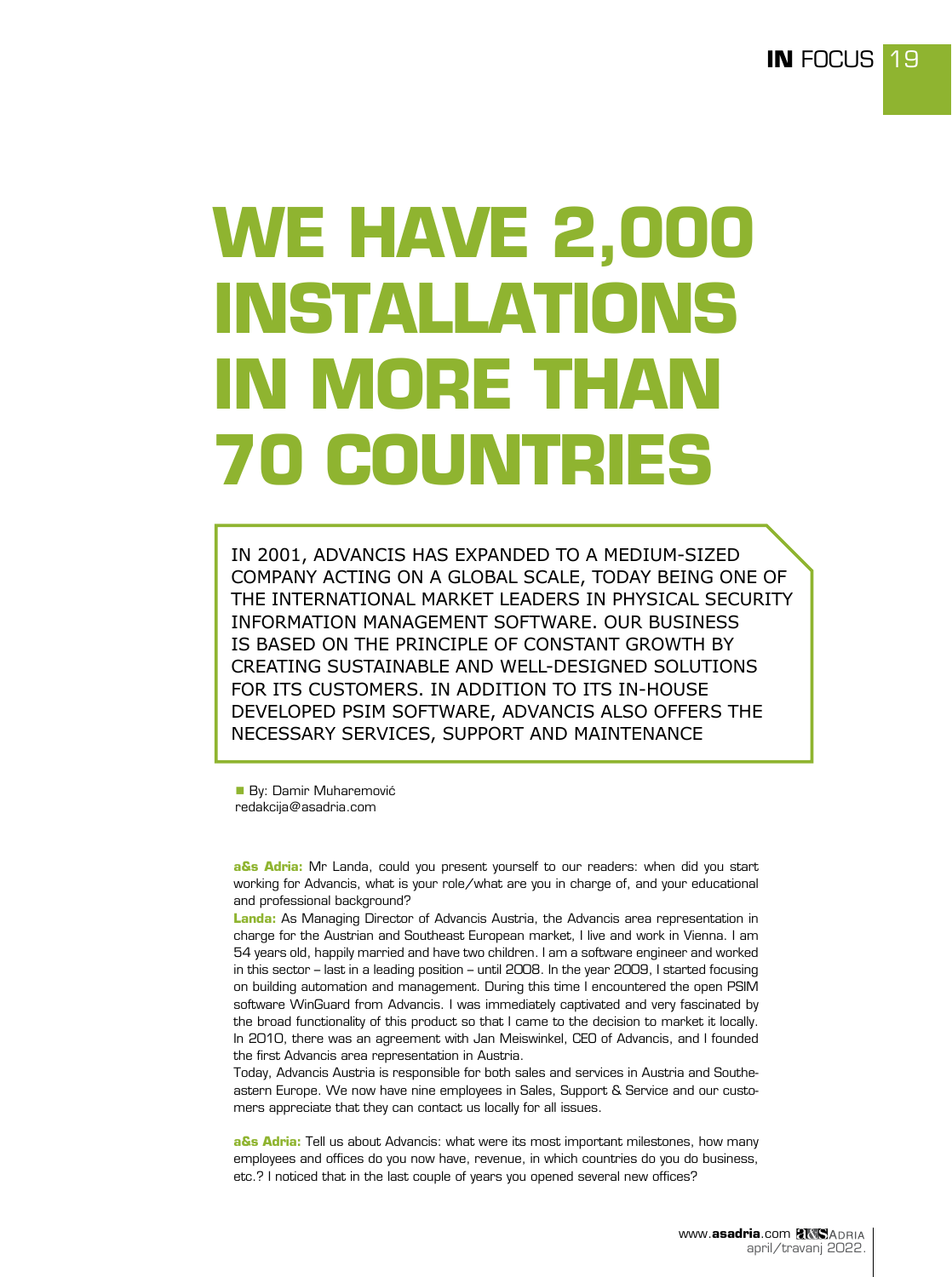**Landa:** Advancis Software & Services GmbH is an ISO 9000 certified software company headquartered close to Frankfurt, Germany. Advancis was founded in 1994 as a regional software manufacturer by one of its Managing Directors, Hartmut Nöll. The company pioneered with regard to cross-domain security management, inventing its open PSIM software WinGuard, which is developed exclusively in Germany by qualified software engineers. With the participation of the second Managing Director Jan Meiswinkel in 2001, the company has expanded to a medium-sized company acting on a global scale, today being one of the international market leaders in PSIM. Advancis is based on the principle of constant growth by creating sustainable and well-designed solutions for its customers. In addition to its completely in-house developed PSIM software that is steadily improved, Advancis also offers the necessary services, support and maintenance.

In the course of time, the number of Advancis employees has continuously grown, leading to a steady increase of office space, resulting in the construction of an own Advancis Campus at the Advancis headquarters close to Frankfurt in Germany in the year 2014 as well as in the recent opening of several new area representations. Today, Advancis has around 130 employees worldwide with offices in Austria, the UK, U.A.E., the Netherlands, Belgium and Sweden – approximately 50 % of the company sales come from outside the German-speaking countries. According to a B2B sales model, international WinGuard partners (integrators) certified by Advancis market and distribute the software around the world, execute related projects at customer sites and render any necessary additional services.

**a&s Adria:** Physical Security Information Management (PSIM), a software platform that integrates several non-connected security systems, is at the core of your business. But, Advancis offers something more – your software platform WinGuard is defined as PSIM+. What is the difference between the two: PSIM and PSIM+? **Landa:** A PSIM software is a platform that integrates different security systems, controlling them via only one user interface. This enables the operator to detect occurring events triggered by different security systems and to resolve them in an optimal way. **INTERVJU**

**HNGEF** 

With our PSIM+ software WinGuard which

### **WinGuard system integration**

**a&s Adria:** What types of security and other systems can it integrate? **Landa:** WinGuard integrates all technical systems installed in a building and the monitored premises, i.e. security, building management and communication systems of lots of different manufacturers. This can be CCTV, intercom, access control, fire and intrusion alarm, perimeter protection and personal security systems, key management, HVAC, leak detection, parking management systems and a lot more. In addition, the direct connection of related systems such as ticketing or computer aided dispatch systems is possible.

Further system types are possible to add to the integration scope anytime as Advancis steadily develops new interfaces, both independently and upon request.

is an open and vendor-neutral platform, we offer a solution reaching far beyond the common scope, realizing cross-domain integration not only of the complete security, but also building management and communication technology. Furthermore a direct connection to higher-tier mission control systems or further process-supporting software is possible, e.g. incident management, ticketing or data mining systems.

#### **a&s Adria:** Explain in detail the main features of WinGuard?

**Landa:** WinGuard is an open architecture software platform so that the total technical infrastructure of a building can be visualized and controlled. The operator works with an intuitive and adaptable user interface providing them with contents such as maps and camera images depending on the situation. Key is to collect live information from all connected systems and to filter this information to facilitate event processing, particularly the handling of emergency incidents. The systems integrated in WinGuard interact automatically in case of an incident: For example, in the event of an unauthorized access attempt, the cardholder's data is automatically transferred to the operator, the video camera in the monitored area is displayed, an intercom connection is established, etc. Most important are the guided workflows (SOPs) that support the user in event processing and lead them through the required actions for a quick and secure resolution of the situation. It is possible to forward an event message automatically from the control center to other operators or personnel on site by phone, e-mail or SMS. Automatic actions and dynamic workflows increase security in case of emergencies or malfunctions, but also simplify daily control center tasks. As all actions are logged, reports and evaluations can be easily generated, offering a quick overview of relevant key figures. For external use, this information can be exported into standard formats or provided in real-time.

The reliability of WinGuard is ensured by redundancy concepts, e.g. using hot standby servers. If there is a failure of an important component, system availability is ensured. The complete database of the main system is continuously kept on one or more other computers, avoiding downtime and data loss.

WinGuard is scalable from a single workstation system to an internationally cross-linked control center to monitor several sites of a company in different cities or countries. The software can be extended anytime by further servers and clients, function and interface modules. Currently, remote access is in high demand to facilitate working from remote operator stations or from home. With the WinGuard App for iOS and Android, mobile access to the platform and all connected systems is possible at any time.

**a&s Adria:** Easy operation is one of the important advantages justifying the investment in vendor-neutral PSIM software. How does it help in reducing operational costs and streamlining procedures?

**Landa:** It is simple to use, saving money by enabling control room operators to be trained quickly for security monitoring and incident handling as they work with only one system and user interface. The software consolidates information from all connected systems and prepares it for the user so that those incidents are detected which are really critical instead of having to care about lots of false alarms. Whenever an incident happens the software guides users step-by-step with dynamic workflows that show them the specific procedures for any security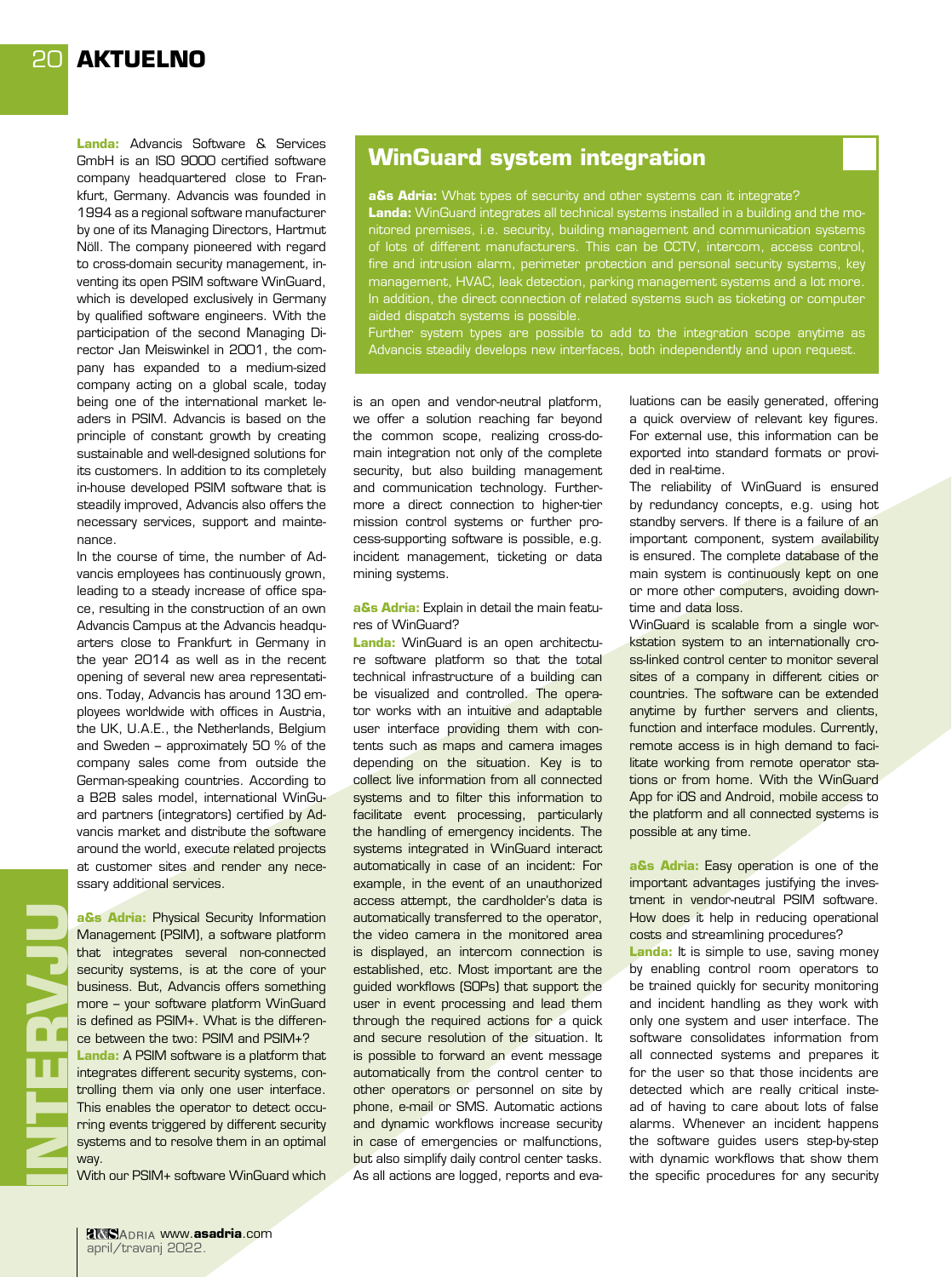

alert from any connected systems. This means that the workload is managed very efficiently and may reduce the need for staffing levels. Using a PSIM software, a multi-location company can monitor all its sites centrally, e.g. during the night, requiring less personnel resources.

As an open PSIM can integrate any technical system, the customer can freely decide which hardware products they prefer to deploy, extend or renew in their organization – on the one hand, regarding costs, but on the other hand they can choose whatever system is most suitable for their internal processes and infrastructure.

Open PSIM automates information gathering and sharing, streamlines procedures and removes much of the human error from the management of an incident. It possesses integrated evaluation and reporting tools to help further analyze and improve how incidents should be handled in the future.

**a&s Adria:** You market several types of WinGuard: Express, Basic, Professional, and Enterprise. Are they intended for different purposes?

**Landa:** To provide the optimal solution for projects of any size, we offer four product versions, from WinGuard Express for small projects (single location not requiring any further clients) up to WinGuard Enterprise, designed for multi-site systems with an unlimited number of locations, clients and interfaces such as the distributed stores of a global retail chain.

The four different versions mainly differ about the number of sensor connections

# **The reliability of WinGuard is ensured by redundancy concepts, e.g. using hot standby servers. If there is a failure of an important component, system availability is ensured.**

and system interfaces that are already included. There are customers who only like to link access control with video surveillance or visualize and control fire alarm systems including automated printout of fire detector positioning plans in case of an event, so they can go for the small Win-Guard Express solution. Others require a large number of sensors and clients to be connected as well as multiple redundancy levels, e.g. in the finance sector, data centers or other highly sensitive areas, choosing WinGuard Professional or Enterprise. However, the selected version itself does not limit a customer to a certain size or scope, it only serves as the basic installation for a project because WinGuard is scalable so that a smaller installation can be extended to a more comprehensive one anytime.

**a&s Adria:** Last year alone, you had 30 new and 188 extended interfaces. For those not familiar with your software, what do these interfaces represent, how many do you offer up to this point, and with how many companies do you cooperate with?

**Landa:** There are two ways to realize the connection of technical systems to a PSIM software: either via standard protocols such as BACnet, OPC or Modbus IP, or via manufacturer-specific interfaces. The second is preferrable as only individual interfaces can integrate the entire functional scope of the respective system in the superordinated PSIM software and they can also be updated in case functions or features of the connected technical system are changed by its manufacturer. Advancis advises to integrate systems via such individual interfaces and has focused on their development and extension. Currently, almost 500 interface drivers to security, building management and communication systems of lots of different manufacturers are available in WinGuard, new ones are constantly developed.

As Advancis do not sell any hardware and can develop new interfaces anytime, end customers remain totally free in the choice of their installations. This also enables us to form strong collaborations with system manufacturers when developing and maintaining interfaces, ensuring we improve the quality of integrations. To support this further, we launched our technology partner program in mid-2019. In particular with our premium technology partners, we communicate continuously and share technical knowhow to always keep interfaces up to date and provide excellent project support for our joint customers.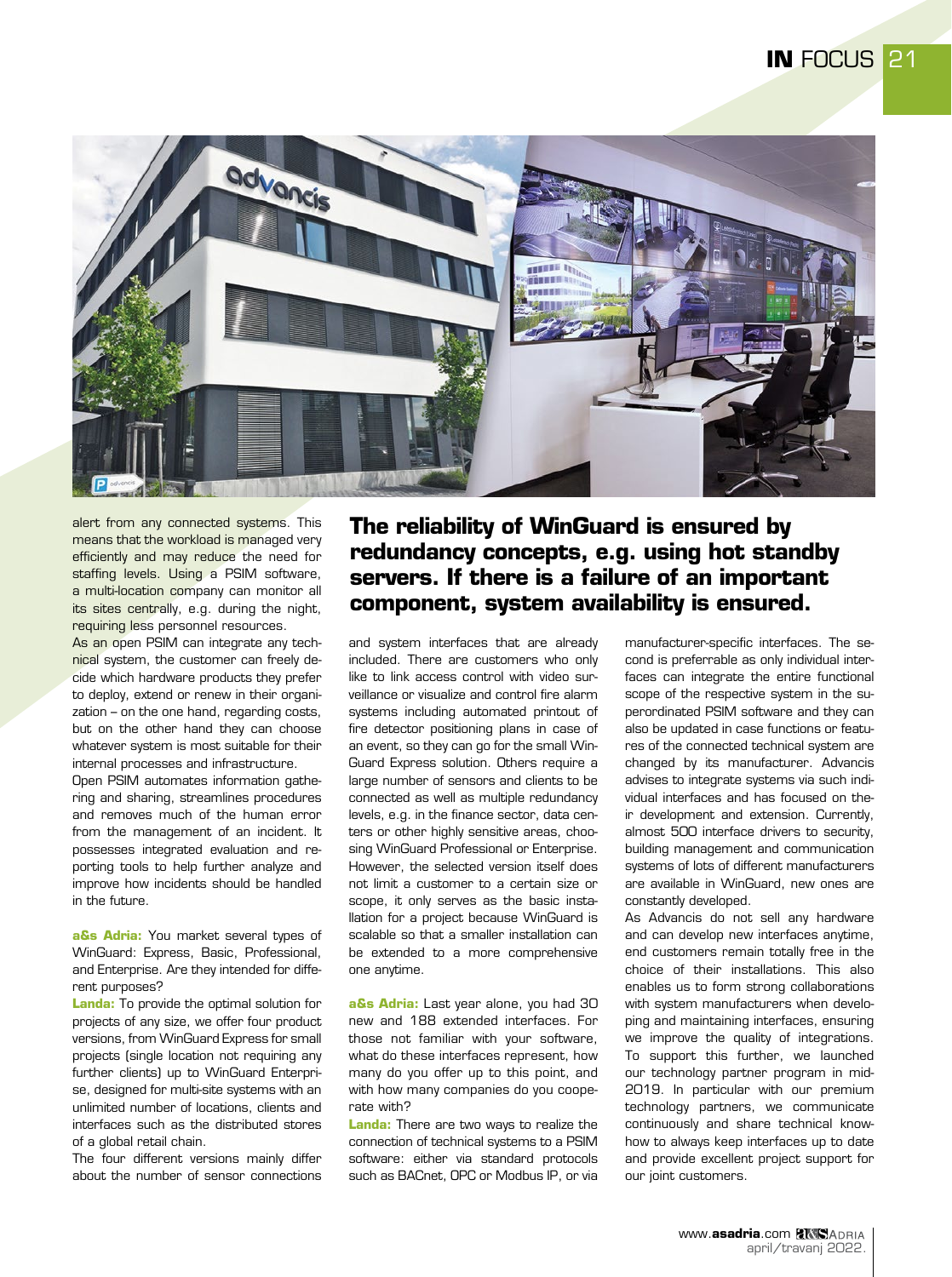

For us as the manufacturer of WinGuard it is, of course, important to develop both interfaces and functionalities ourselves, but in addition we offer our integration partners and users the possibility to become more flexible in case they would like to realize very specific project requirements. Therefore the current WinGuard version is already supporting 3<sup>rd</sup> party developments of interface drivers – even if a functional project scope is very unique, it can be provided individually.

**a&s Adria:** What cyber security measures did you undertake to ensure secure data transfer?

**Landa:** The latest WinGuard version offers innovations in cyber security such as encryption of network communication and databases using AES. Secured signature storage protects all external files such as CAD floor plans from unauthorized manipulation. The support of central key management (PKI) allows an easy administration as well as the integration into already existing systems and security concepts.

Given the recent global focus on network and device security, WinGuard is one of the most highly protected systems of its kind in the market.

**a&s Adria:** How many installations have you done so far and can you present some

## **Pandemic as a challenge**

**a&s Adria:** This is a success taking into account all the pandemic-related issues. How was generally your business affected by the pandemic? Were you able to adapt to the changed conditions?

**Landa:** Our PSIM platform WinGuard is deployed across a diverse range of industries such as defense, critical national infrastructure, retail and finance to name just a few. The pandemic has been a challenge for everyone, however some of our customers in certain sectors have been affected more than others. The leisure and entertainment industry and public transport have been hit hard by the crisis, whilst other sectors such as healthcare, pharmaceuticals, data centers and other critical infrastructures have been less affected and, in many cases, increased revenues. Secondly, mostly up to a few years pass between the decision of a customer for a PSIM system and project start, meaning that projects distribute over time so that our company did not experience any order leak during the pandemic.

of the most complex and significant ones? **Landa:** Advancis has realized 2,000 installations in different business sectors in more than 70 countries worldwide. As confidentiality is a top priority in the security industry, very few customers agree to have their names or details of their installations published. Amongst those we are allowed to name are the world leader in semiconductor solutions, Infineon, the Austrian Federal Railways OEBB, the chemical company Henkel, the supermarket chain Auchan and the German leisure park Europa-Park. For all available references please check our website: https://advancis.net/resources/success-stories/.

**a&s Adria:** What are the most important global trends that define the PSIM market? And according to that, what can we expect from Advancis in the years ahead? **Landa:** In the future, an even larger number of systems will have to be integrated in a PSIM platform which involves high effort and lots of resources for the development of new interface drivers. In addition, system manufacturers are constantly improving and extending their functional scope so that the interface drivers must be constantly kept up to date. Besides the high effort of interface development, the PSIM platform itself has to offer a broad range of functions and steadily increase